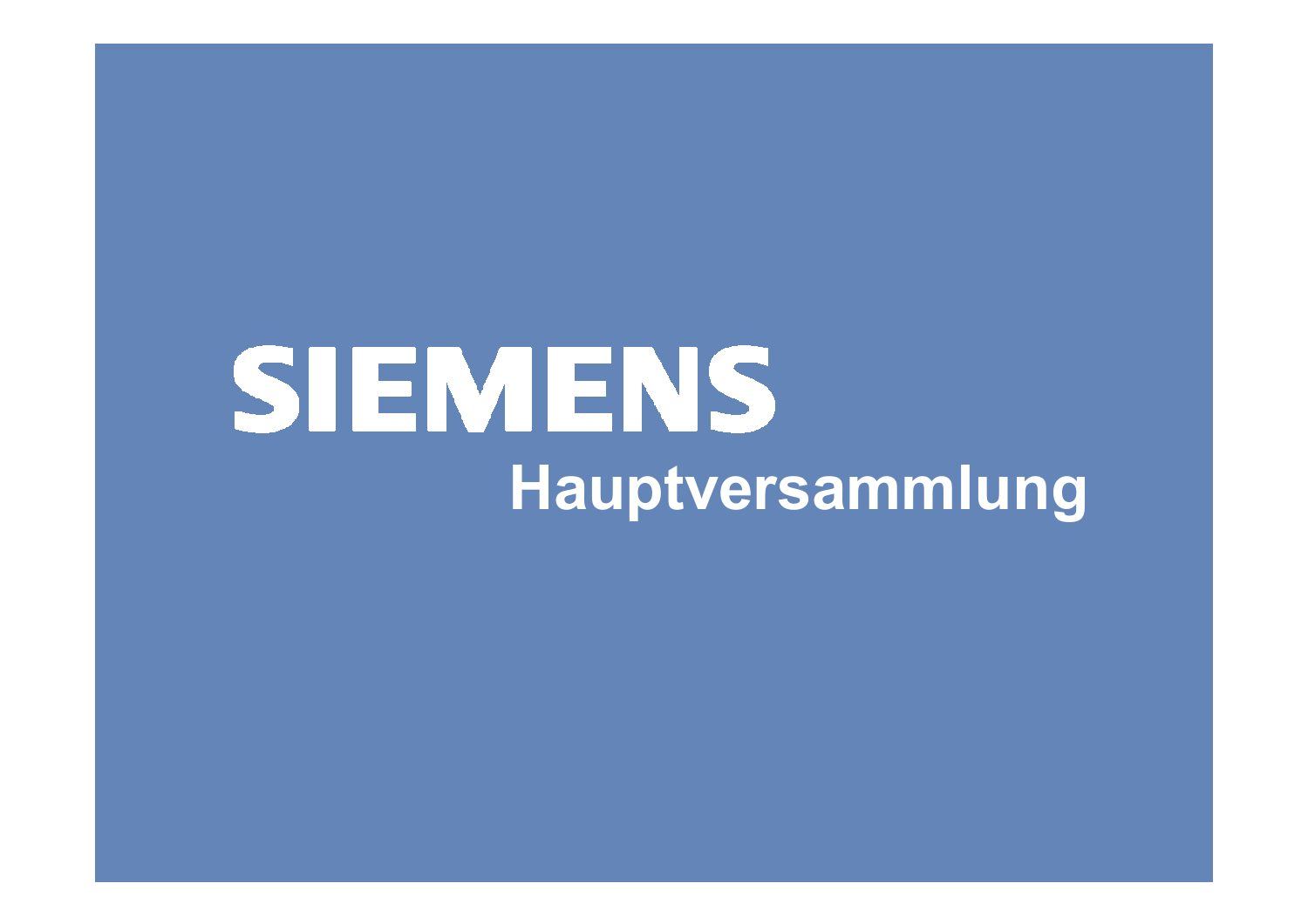

#### Represented:

## **285,997,770 shares = 32.15 % of capital stock**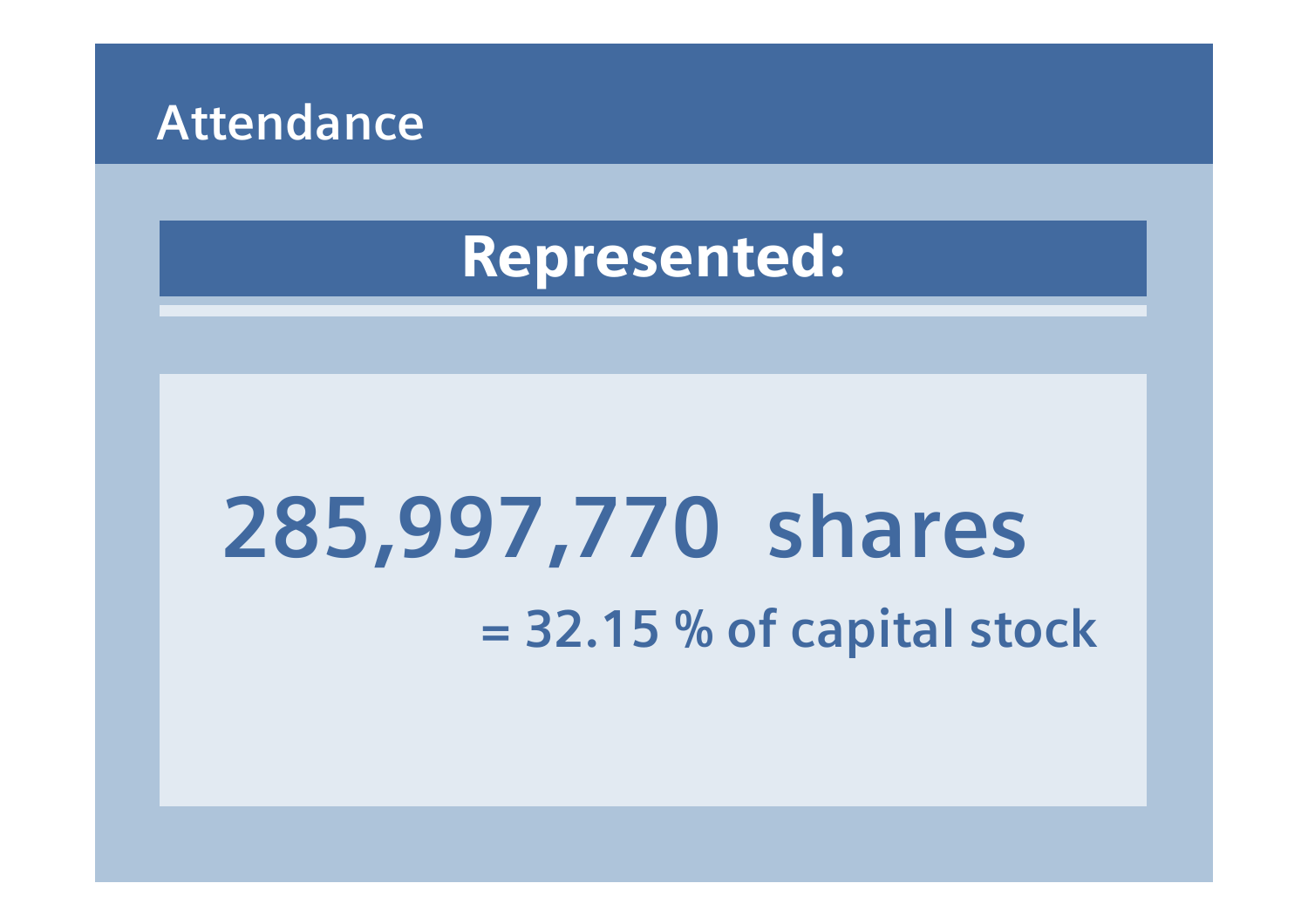### **Appropriation of net income**

**TOP 3**

| <b>Not voting:</b>    | 131,765       |          |          |
|-----------------------|---------------|----------|----------|
| <b>Abstentions:</b>   | 411,417       |          |          |
| Invalid ballots:      | 7,069         |          |          |
| <b>Valid ballots:</b> | 285,447,519   |          |          |
| No votes:             | 335,364       | $\equiv$ | 0.117%   |
| Yes votes:            | 285, 112, 155 | =        | 99.883 % |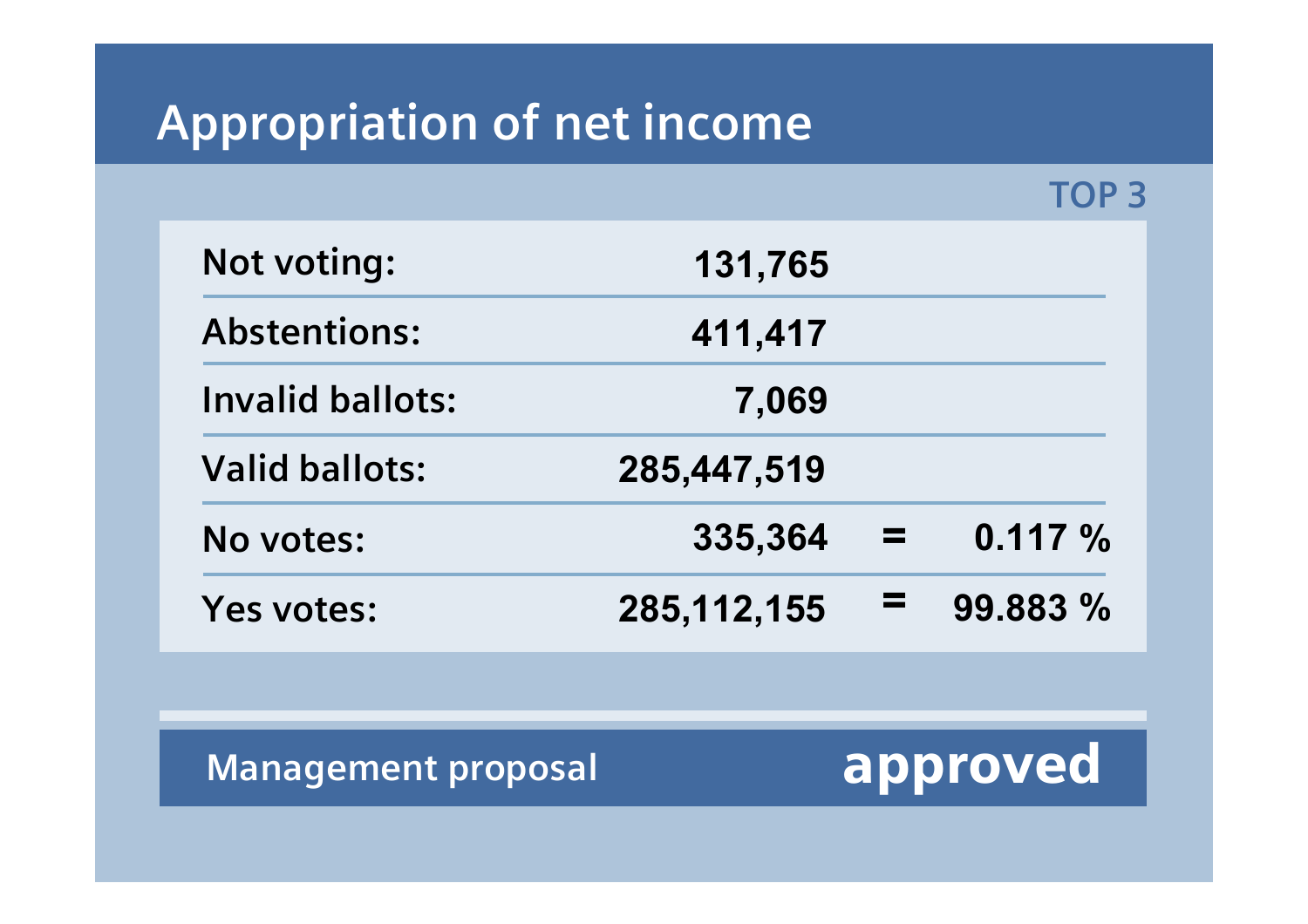#### **Ratification of Managing Board acts**

**TOP 4**

| <b>Not voting:</b>      | 78,739      |      |          |
|-------------------------|-------------|------|----------|
| <b>Abstentions:</b>     | 1,110,826   |      |          |
| <b>Invalid ballots:</b> | 3,148       |      |          |
| <b>Valid ballots:</b>   | 284,805,057 |      |          |
| No votes:               | 2,417,337   | - 23 | 0.849%   |
| Yes votes:              | 282,387,720 |      | 99.151 % |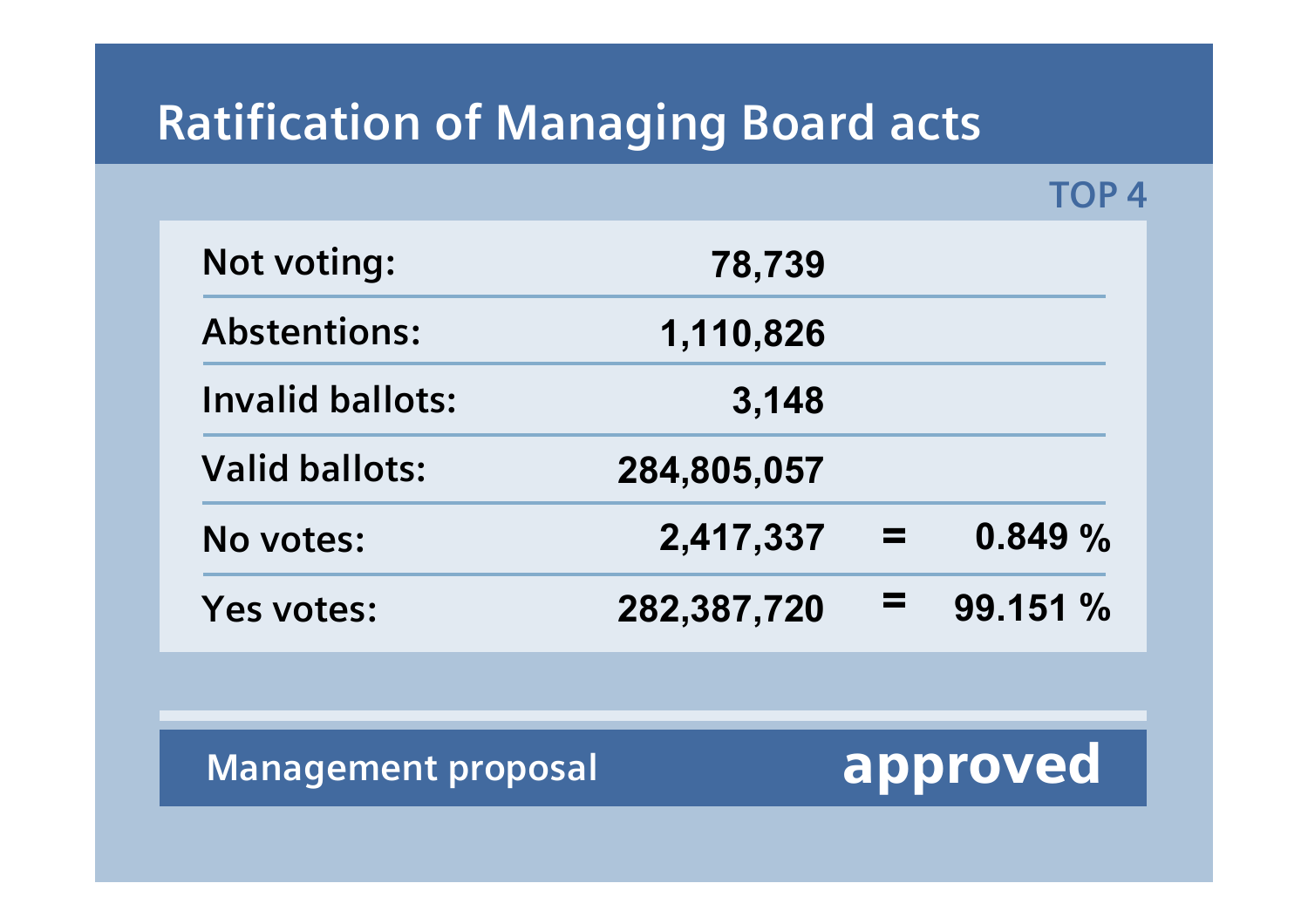#### **Ratification of Supervisory Board acts**

**TOP 5**

| <b>Not voting:</b>      | 19,368,890  |          |          |
|-------------------------|-------------|----------|----------|
| <b>Abstentions:</b>     | 1,115,399   |          |          |
| <b>Invalid ballots:</b> | 3,138       |          |          |
| <b>Valid ballots:</b>   | 265,510,343 |          |          |
| No votes:               | 2,443,141   | $\equiv$ | 0.920%   |
| Yes votes:              | 263,067,202 | =        | 99.080 % |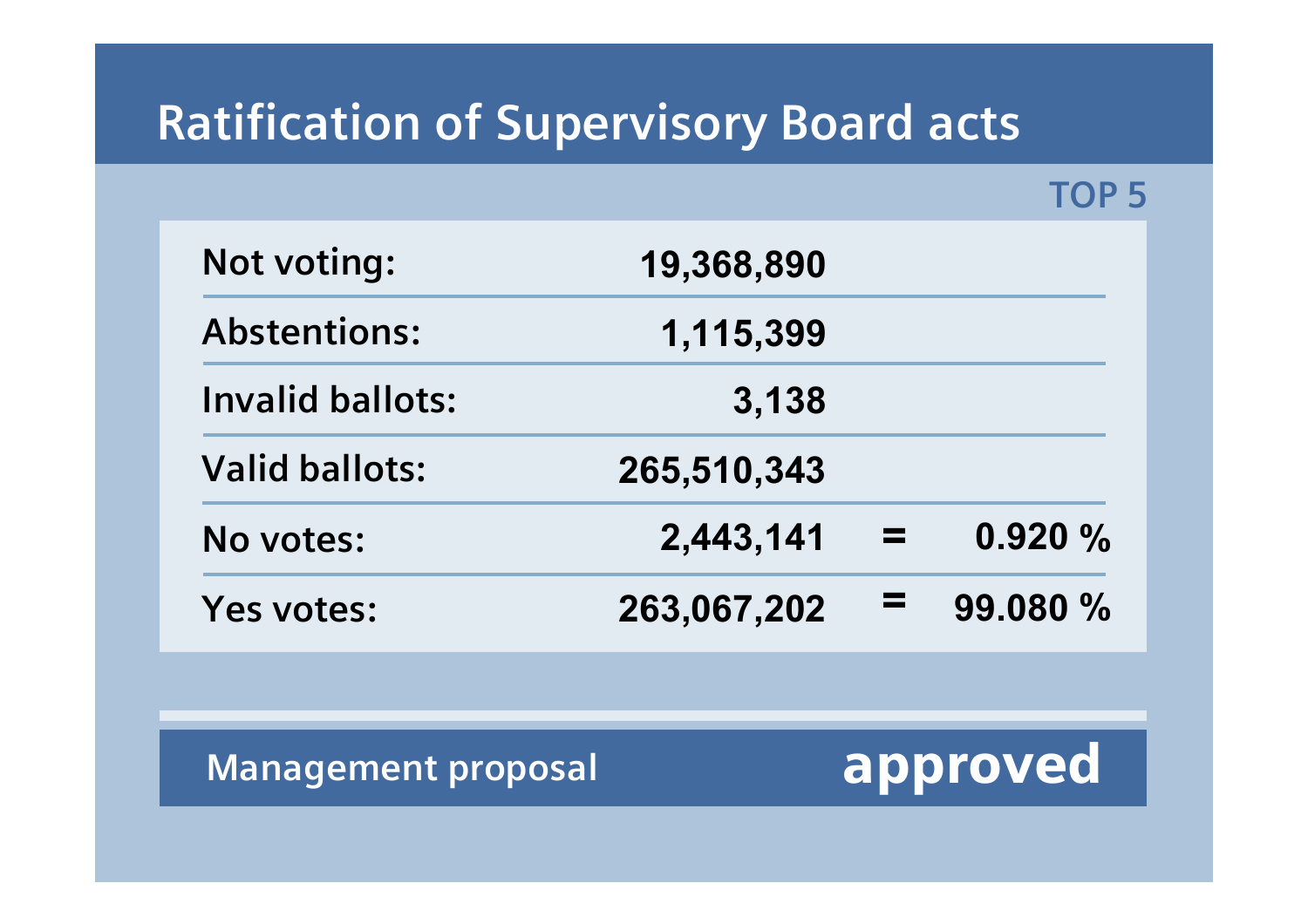#### **Appointment of independent auditors**

**TOP 6**

| <b>Not voting:</b>      | 136,862     |      |          |
|-------------------------|-------------|------|----------|
| <b>Abstentions:</b>     | 576,759     |      |          |
| <b>Invalid ballots:</b> | 4,072       |      |          |
| <b>Valid ballots:</b>   | 285,280,077 |      |          |
| No votes:               | 505,868     | - 21 | 0.177%   |
| Yes votes:              | 284,774,209 | =    | 99.823 % |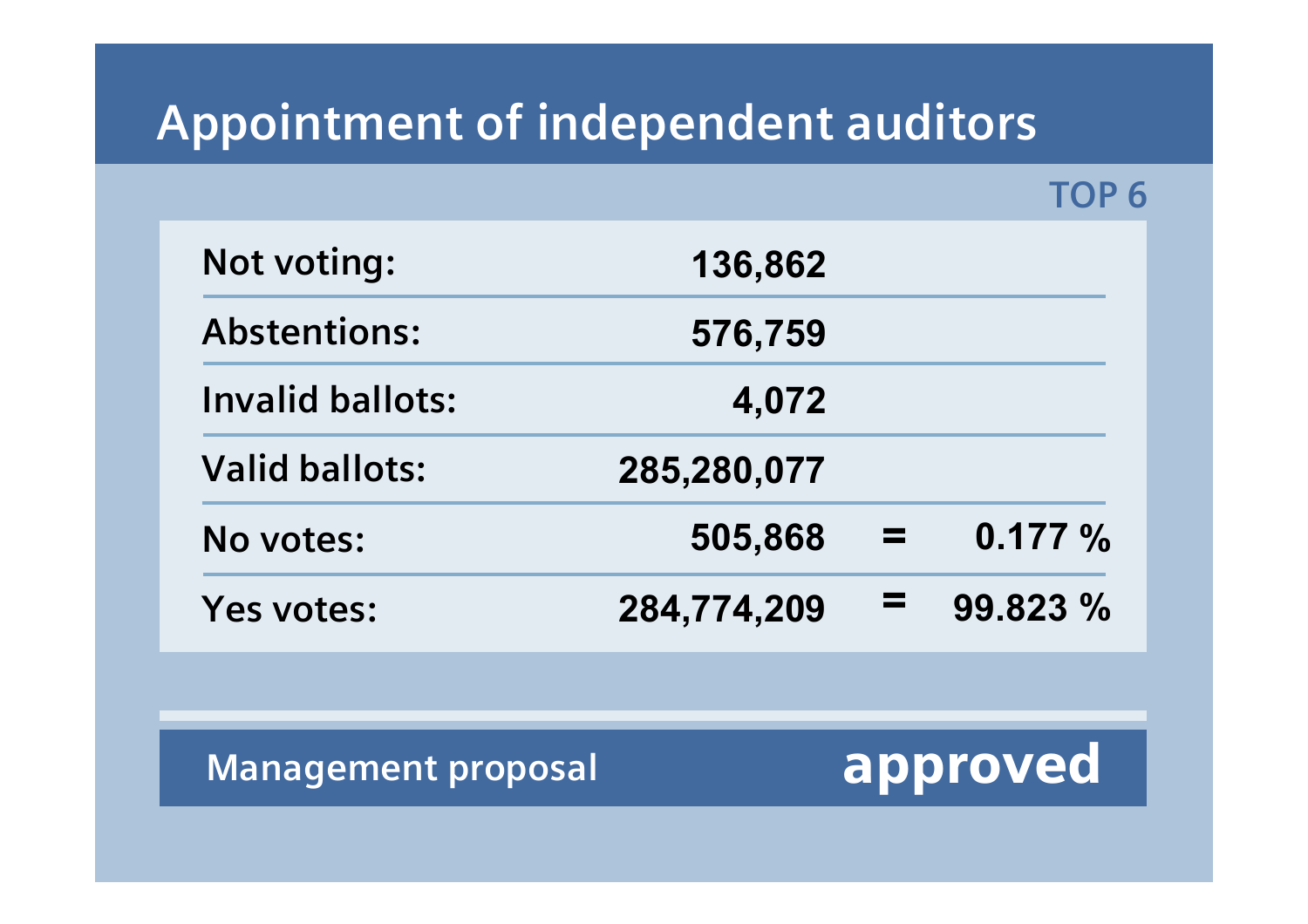#### **Election to the Supervisory Board**

**TOP 7**

| <b>Not voting:</b>    | 80,290      |      |           |
|-----------------------|-------------|------|-----------|
| <b>Abstentions:</b>   | 2,879,559   |      |           |
| Invalid ballots:      | 4,527       |      |           |
| <b>Valid ballots:</b> | 283,033,394 |      |           |
| No votes:             | 4,377,760   | - 21 | 1.547 $%$ |
| Yes votes:            | 278,655,634 | ▄    | 98.453 %  |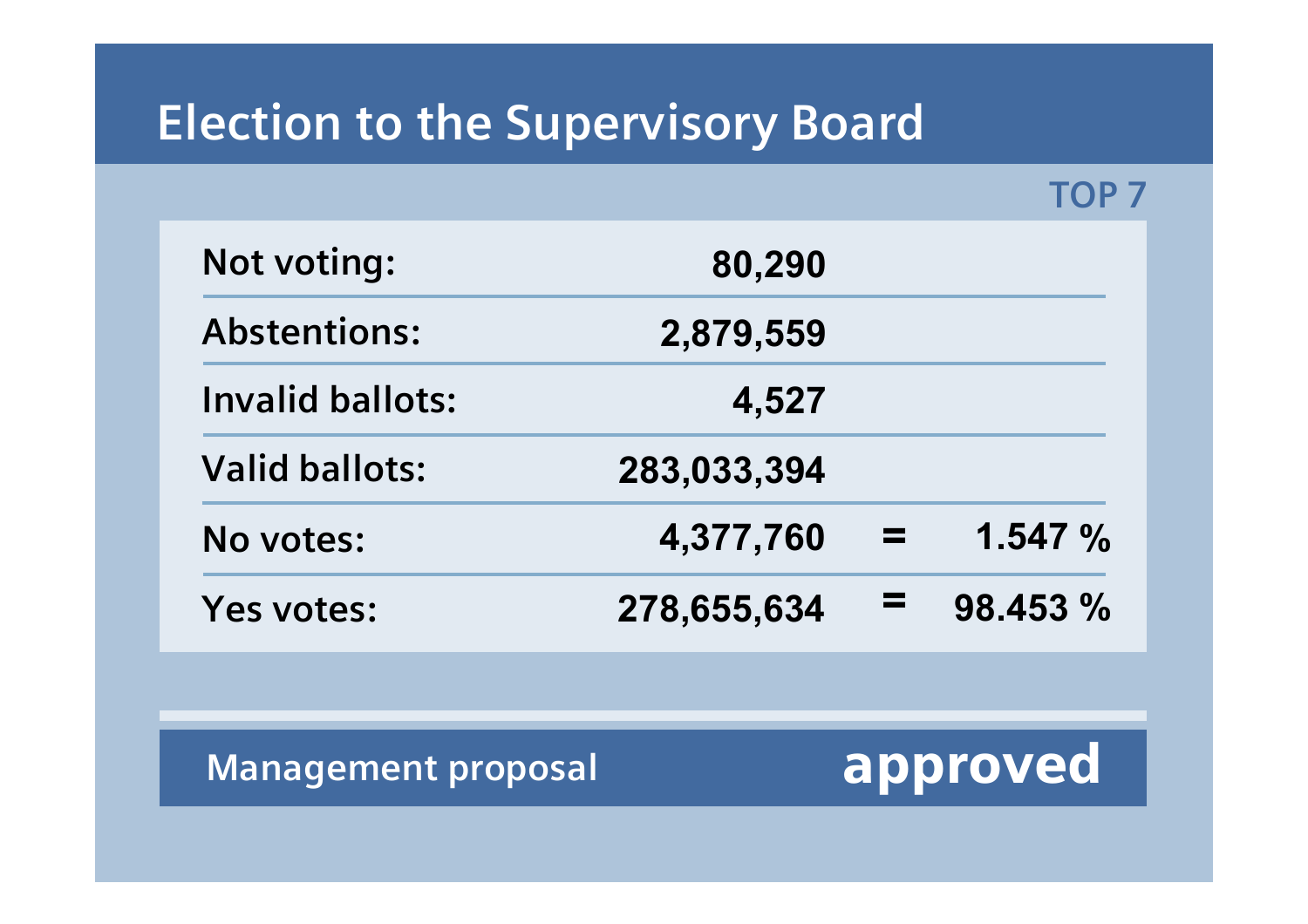#### **Acquisition and use of Siemens shares**

**TOP 8**

| <b>Not voting:</b>      | 135,950     |          |          |
|-------------------------|-------------|----------|----------|
| <b>Abstentions:</b>     | 1,065,938   |          |          |
| <b>Invalid ballots:</b> | 4,988       |          |          |
| <b>Valid ballots:</b>   | 284,790,894 |          |          |
| No votes:               | 7,012,585   | $\equiv$ | 2.462%   |
| Yes votes:              | 277,778,309 | 三        | 97.538 % |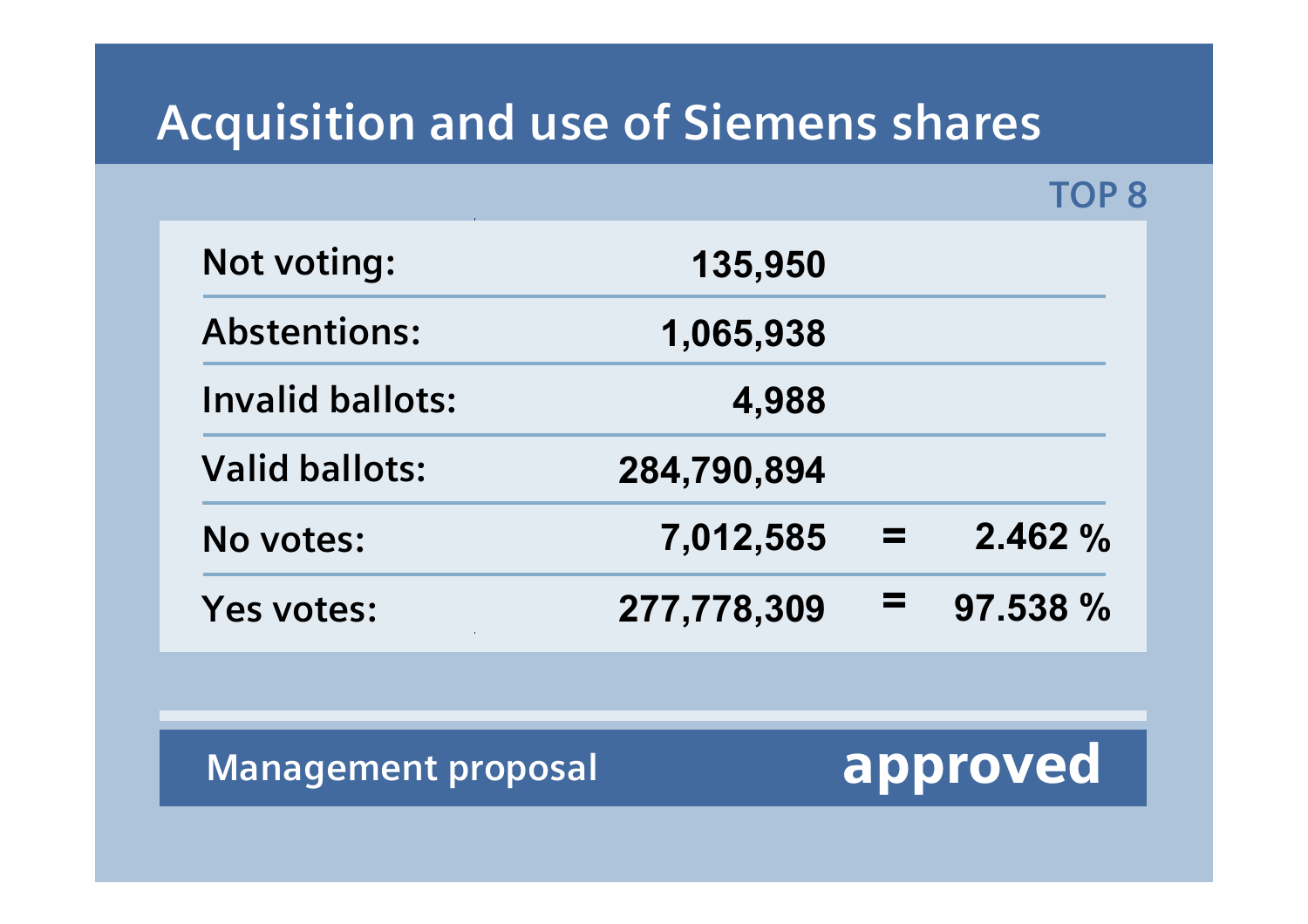#### **Adjustments to Supervisory Board remuneration**

**TOP 9**

| <b>Not voting:</b>    | 19,360,227  |      |          |
|-----------------------|-------------|------|----------|
| <b>Abstentions:</b>   | 1,189,166   |      |          |
| Invalid ballots:      | 6,875       |      |          |
| <b>Valid ballots:</b> | 265,441,502 |      |          |
| No votes:             | 14,686,201  | - 22 | 5.533 %  |
| Yes votes:            | 250,755,301 |      | 94.467 % |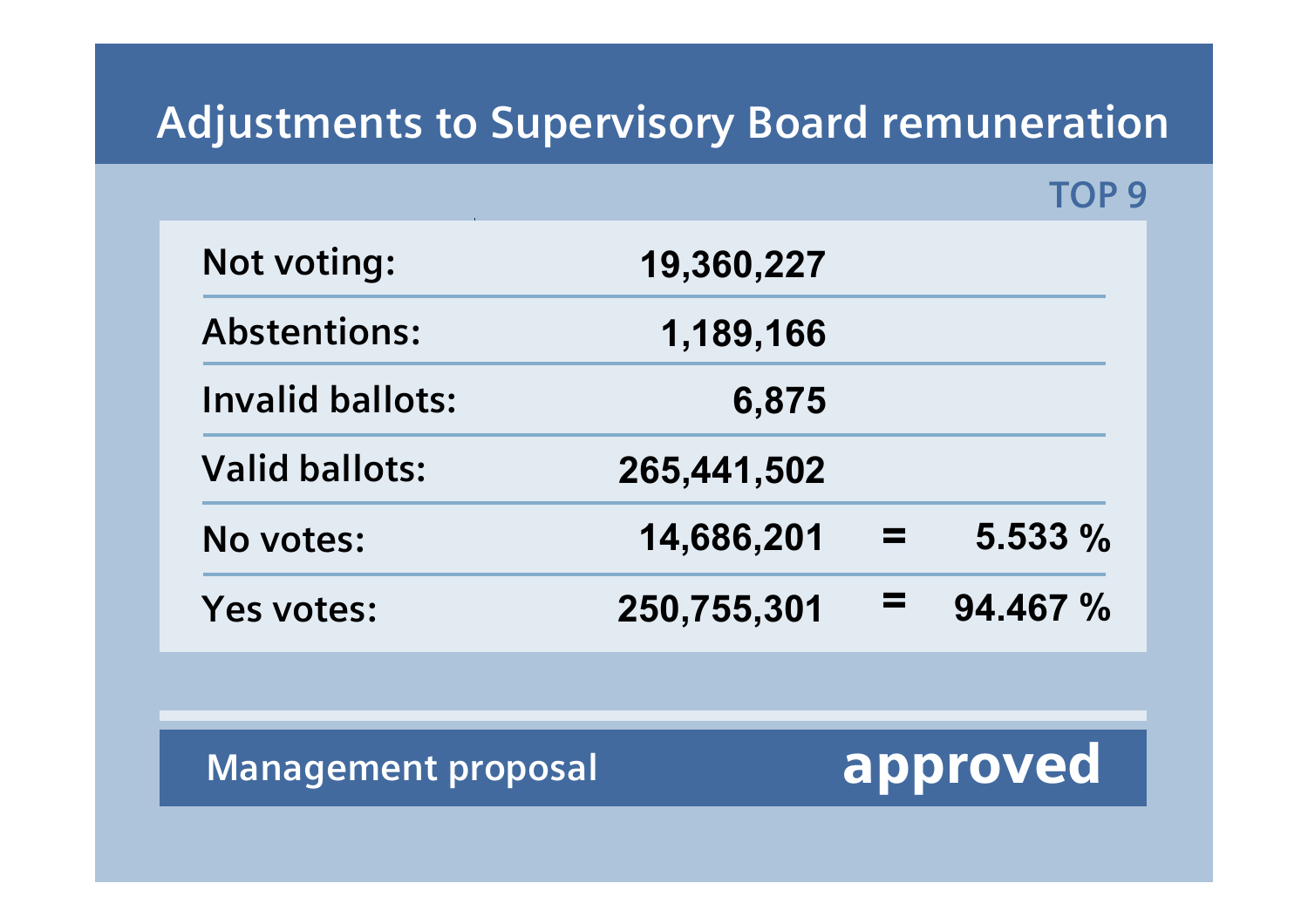#### **Adjustment of Articles of Association to new legislation**

**TOP 10**

| <b>Not voting:</b>      | 140,164     |      |          |
|-------------------------|-------------|------|----------|
| <b>Abstentions:</b>     | 797,271     |      |          |
| <b>Invalid ballots:</b> | 5,940       |      |          |
| <b>Valid ballots:</b>   | 285,054,395 |      |          |
| No votes:               | 3,342,049   | - 22 | 1.172%   |
| Yes votes:              | 281,712,346 | =    | 98.828 % |